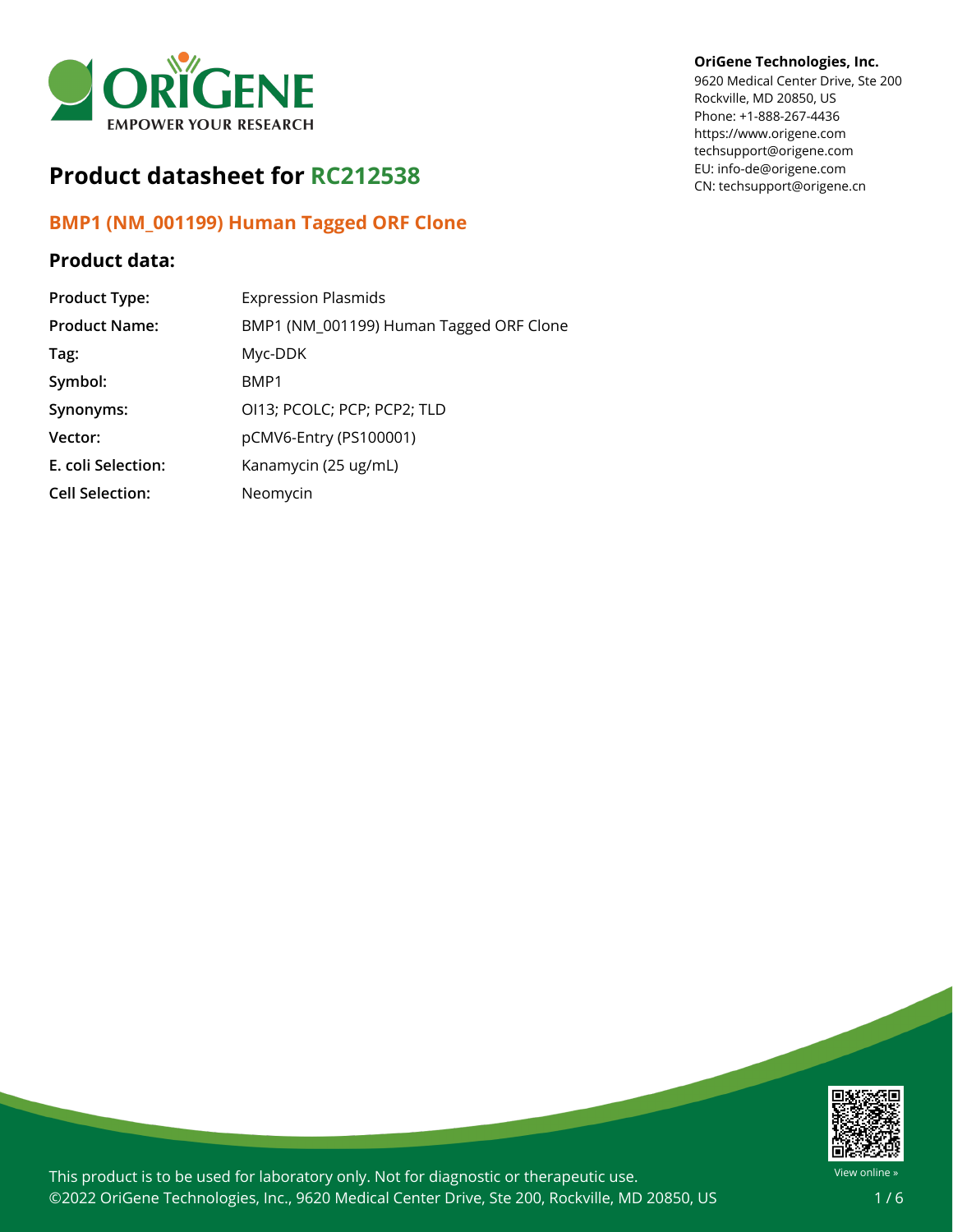| ORIGENE                            | BMP1 (NM_001199) Human Tagged ORF Clone - RC212538                                            |  |  |  |
|------------------------------------|-----------------------------------------------------------------------------------------------|--|--|--|
| <b>ORF Nucleotide</b><br>Sequence: | >RC212538 representing NM_001199<br>Red=Cloning site Blue=ORF Green=Tags(s)                   |  |  |  |
|                                    | TTTTGTAATACGACTCACTATAGGGCGGCCGGGAATTCGTCGACTGGATCCGGTACCGAGGAGATCTGCC<br><b>GCCGCGATCGCC</b> |  |  |  |
|                                    |                                                                                               |  |  |  |
|                                    | ACTTGGCCGACTACACCTATGACCTGGCGGAGGAGGACGACTCGGAGCCCCTCAACTACAAAGACCCCTG                        |  |  |  |
|                                    | CAAGGCGGCTGCCTTTCTTGGGGACATTGCCCTGGACGAAGAGGACCTGAGGGCCTTCCAGGTACAGCAG                        |  |  |  |
|                                    | GCTGTGGATCTCAGACGGCACACAGCTCGTAAGTCCTCCATCAAAGCTGCAGTTCCAGGAAACACTTCTA                        |  |  |  |
|                                    | CCCCCAGCTGCCAGAGCACCAACGGGCAGCCTCAGAGGGGAGCCTGTGGGAGATGGAGAGGTAGATCCCG                        |  |  |  |
|                                    | TAGCCGGCGGCGGCGACGTCCCGACCAGAGCGTGTGTGGCCCGATGGGGTCATCCCCTTTGTCATTGGG                         |  |  |  |
|                                    | GGAAACTTCACTGGTAGCCAGAGGGCAGTCTTCCGGCAGGCCATGAGGCACTGGGAGAAGCACACCTGTG                        |  |  |  |
|                                    | TCACCTTCCTGGAGCGCACTGACGAGGACAGCTATATTGTGTTCACCTATCGACCTTGCGGGTGCTGCTC                        |  |  |  |
|                                    | CTACGTGGGTCGCCGCGGGGGGGCCCCCAGGCCATCTCCATCGGCAAGAACTGTGACAAGTTCGGCATT                         |  |  |  |
|                                    | GTGGTCCACGAGCTGGGCCACGTCGTCGGCTTCTGGCACGAACACACTCGGCCAGACCGGGACCGCCACG                        |  |  |  |
|                                    | TTTCCATCGTTCGTGAGAACATCCAGCCAGGGCAGGAGTATAACTTCCTGAAGATGGAGCCTCAGGAGGT                        |  |  |  |
|                                    | GGAGTCCCTGGGGGAGACCTATGACTTCGACAGCATCATGCATTACGCTCGGAACACATTCTCCAGGGGC                        |  |  |  |
|                                    | ATCTTCCTGGATACCATTGTCCCCAAGTATGAGGTGAACGGGTGAAACCTCCCATTGGCCAAAGGACAC                         |  |  |  |
|                                    | GGCTCAGCAAGGGGGACATTGCCCAAGCCCGCAAGCTTTACAAGTGCCCAGCCTGTGGAGAGACCCTGCA                        |  |  |  |
|                                    | AGACAGCACAGGCAACTTCTCCTCCCCTGAATACCCCAATGGCTACTCTGCTCACATGCACTGCGTGTGG                        |  |  |  |
|                                    | CGCATCTCTGTCACACCCGGGGAGAAGATCATCCTGAACTTCACGTCCCTGGACCTGTACCGCAGCCGCC                        |  |  |  |
|                                    | TGTGCTGGTACGACTATGTGGAGGTCCGAGATGGCTTCTGGAGGAAGGCGCCCCTCCGAGGCCGCTTCTG                        |  |  |  |
|                                    | CGGGTCCAAACTCCCTGAGCCTATCGTCTCCACTGACAGCCGCCTCTGGGTTGAATTCCGCAGCAGCAGC                        |  |  |  |
|                                    | AATTGGGTTGGAAAGGGCTTCTTTGCAGTCTACGAAGCCATCTGCGGGGGTGATGTGAAAAAGGACTATG                        |  |  |  |
|                                    | GCCACATTCAATCGCCCAACTACCCAGACGATTACCGGCCCAGCAAAGTCTGCATCTGGCGGATCCAGGT                        |  |  |  |
|                                    | GTCTGAGGGCTTCCACGTGGGCCTCACATTCCAGTCCTTTGAGATTGAGCGCCACGACAGCTGTGCCTAC                        |  |  |  |
|                                    | GACTATCTGGAGGTGCGCGACGGGCACAGTGAGAGCAGCACCCTCATCGGGCGCTACTGTGGCTATGAGA                        |  |  |  |
|                                    | AGCCTGATGACATCAAGAGCACGTCCAGCCGCCTCTGGCTCAAGTTCGTCTCTGACGGGTCCATTAACAA                        |  |  |  |
|                                    | AGCGGGCTTTGCCGTCAACTTTTTCAAAGAGGTGGACGAGTGCTCTCGGCCCAACCGCGGGGGCTGTGAG                        |  |  |  |
|                                    | CAGCGGTGCCTCAACACCCTGGGCAGCTACAAGTGCAGCTGTGACCCCGGGTACGAGCTGGCCCCAGACA                        |  |  |  |
|                                    | AGCGCCGCTGTGAGGCTGCCTGTGGCGGATTCCTCACCAAGCTCAACGGCTCCATCACCAGCCCGGGCTG                        |  |  |  |
|                                    |                                                                                               |  |  |  |
|                                    | CTGCAGTTTGACTTCTTTGAGACAGAGGGCAATGATGTGTGCAAGTACGACTTCGTGGAGGTGCGCAGTG                        |  |  |  |
|                                    | GACTCACAGCTGACTCCAAGCTGCATGGCAAGTTCTGTGGTTCTGAGAAGCCCGAGGTCATCACCTCCCA                        |  |  |  |
|                                    | GTACAACAACATGCGCGTGGAGTTCAAGTCCGACAACACCGTGTCCAAAAAGGGCTTCAAGGCCCACTTC                        |  |  |  |
|                                    | TTCTCAGAAAAGAGGCCAGCTCTGCAGCCCCCTCGGGGACGCCCCCACCAGCTCAAATTCCGAGTGCAGA                        |  |  |  |
|                                    | AAAGAAACCGGACCCCCCAG                                                                          |  |  |  |
|                                    | ACGCGTACGCGGCCGCTCGAGCAGAAACTCATCTCAGAAGAGGATCTGGCAGCAAATGATATCCTGGATT                        |  |  |  |
|                                    | ACAAGGATGACGACGATAAGGTTTAA                                                                    |  |  |  |

This product is to be used for laboratory only. Not for diagnostic or therapeutic use. ©2022 OriGene Technologies, Inc., 9620 Medical Center Drive, Ste 200, Rockville, MD 20850, US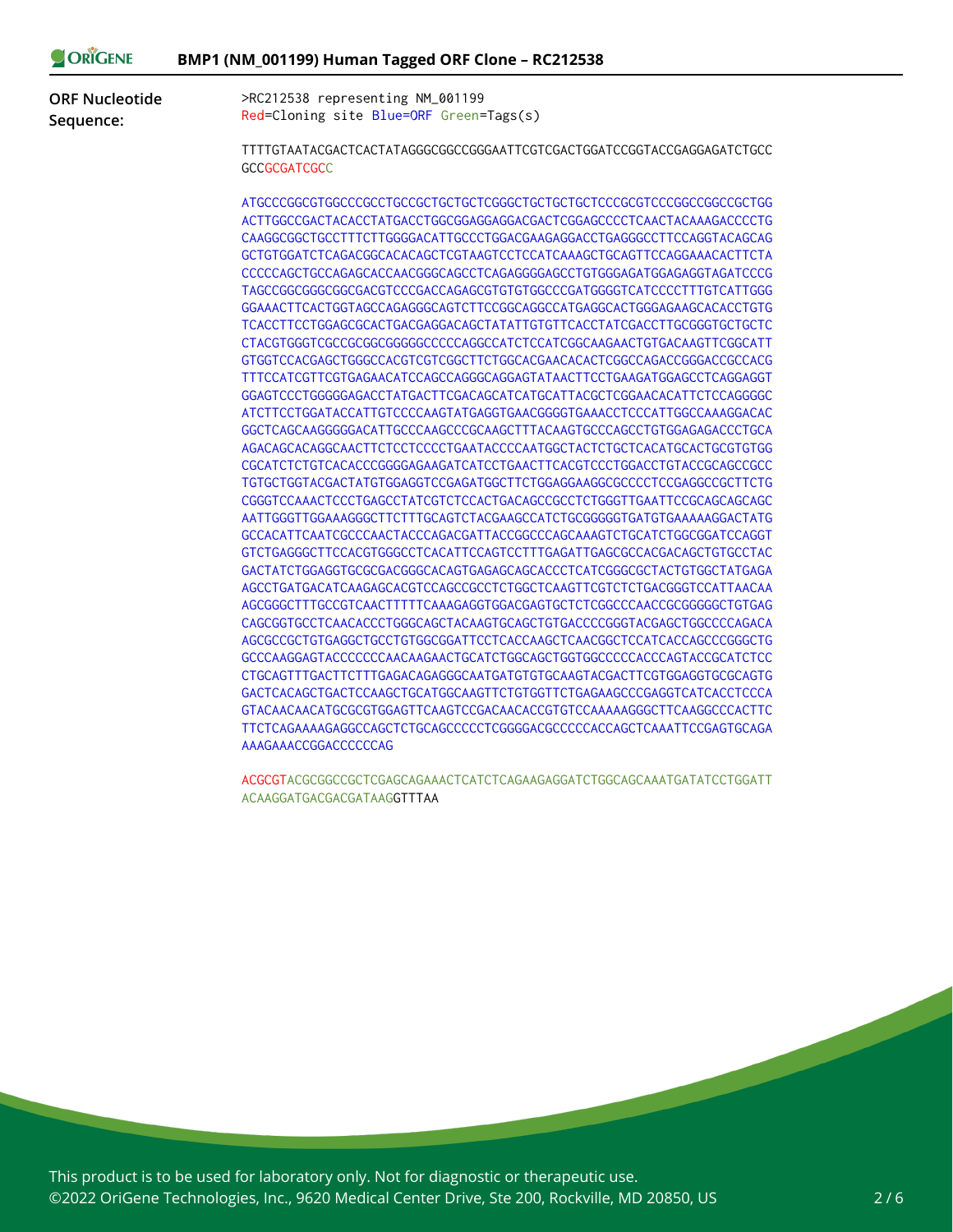|  |  | BMP1 (NM_001199) Human Tagged ORF Clone - RC212538 |  |
|--|--|----------------------------------------------------|--|
|--|--|----------------------------------------------------|--|

ORIGENE

**Protein Sequence:** >RC212538 representing NM\_001199 Red=Cloning site Green=Tags(s)

> MPGVARLPLLLGLLLLPRPGRPLDLADYTYDLAEEDDSEPLNYKDPCKAAAFLGDIALDEEDLRAFQVQQ AVDLRRHTARKSSIKAAVPGNTSTPSCQSTNGQPQRGACGRWRGRSRSRRAATSRPERVWPDGVIPFVIG GNFTGSQRAVFRQAMRHWEKHTCVTFLERTDEDSYIVFTYRPCGCCSYVGRRGGGPQAISIGKNCDKFGI VVHELGHVVGFWHEHTRPDRDRHVSIVRENIQPGQEYNFLKMEPQEVESLGETYDFDSIMHYARNTFSRG IFLDTIVPKYEVNGVKPPIGQRTRLSKGDIAQARKLYKCPACGETLQDSTGNFSSPEYPNGYSAHMHCVW RISVTPGEKIILNFTSLDLYRSRLCWYDYVEVRDGFWRKAPLRGRFCGSKLPEPIVSTDSRLWVEFRSSS NWVGKGFFAVYEAICGGDVKKDYGHIQSPNYPDDYRPSKVCIWRIQVSEGFHVGLTFQSFEIERHDSCAY DYLEVRDGHSESSTLIGRYCGYEKPDDIKSTSSRLWLKFVSDGSINKAGFAVNFFKEVDECSRPNRGGCE QRCLNTLGSYKCSCDPGYELAPDKRRCEAACGGFLTKLNGSITSPGWPKEYPPNKNCIWQLVAPTQYRIS LQFDFFETEGNDVCKYDFVEVRSGLTADSKLHGKFCGSEKPEVITSQYNNMRVEFKSDNTVSKKGFKAHF FSEKRPALQPPRGRPHQLKFRVQKRNRTPQ

#### TRTRPLEQKLISEEDLAANDILDYKDDDDKV

**Restriction Sites:** SgfI-MluI

**Cloning Scheme:**

#### **Chromatograms:** [https://cdn.origene.com/chromatograms/mk6167\\_a10.zip](https://cdn.origene.com/chromatograms/mk6167_a10.zip)





\* The last codon before the Stop codon of the ORF

This product is to be used for laboratory only. Not for diagnostic or therapeutic use. ©2022 OriGene Technologies, Inc., 9620 Medical Center Drive, Ste 200, Rockville, MD 20850, US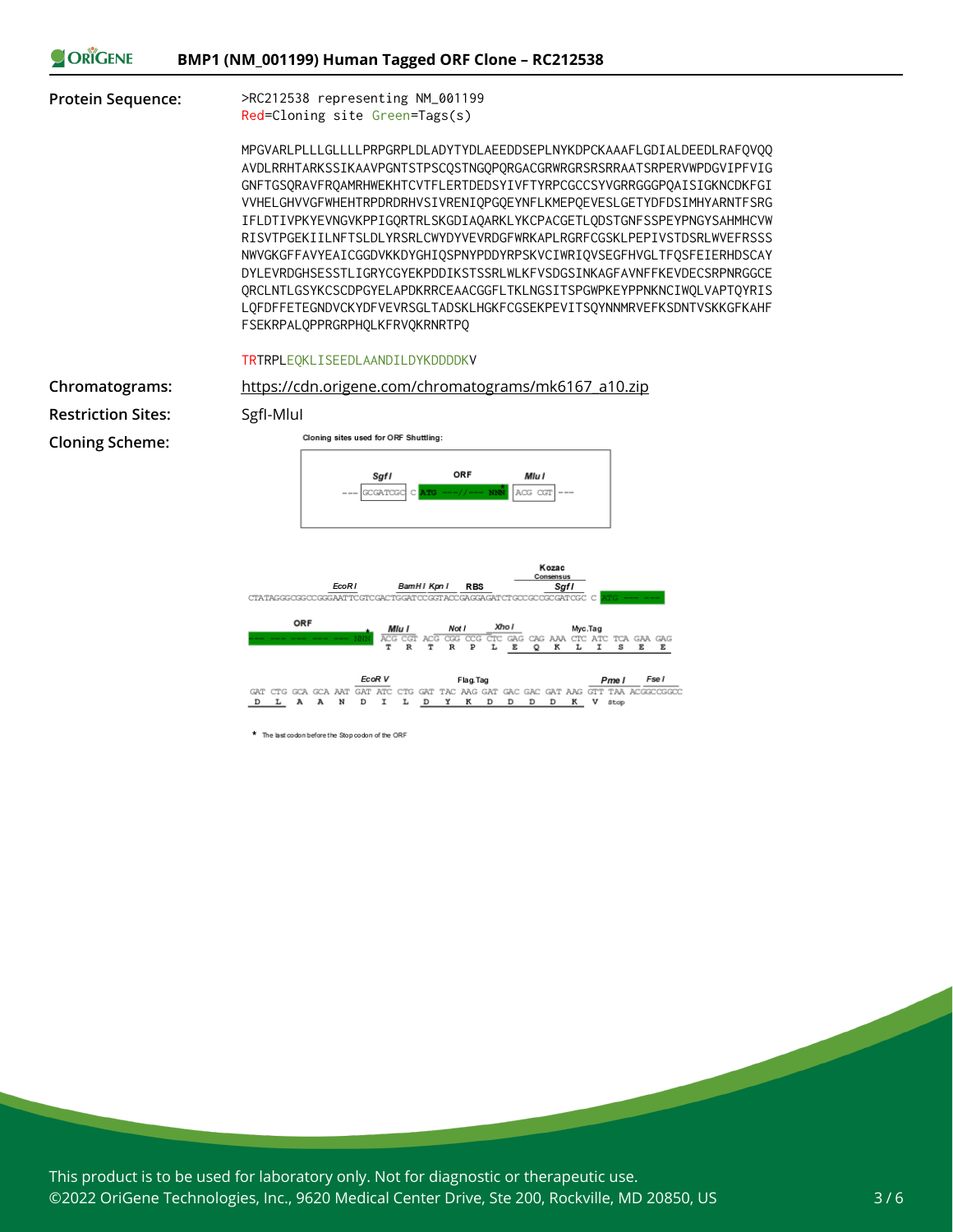```
ORIGENE
```
### **Plasmid Map:**



| ACCN:                  | NM_001199                                                                                                                                                                                                                                                                                                                                                                                                                                                                                                                                   |
|------------------------|---------------------------------------------------------------------------------------------------------------------------------------------------------------------------------------------------------------------------------------------------------------------------------------------------------------------------------------------------------------------------------------------------------------------------------------------------------------------------------------------------------------------------------------------|
| <b>ORF Size:</b>       | 2190 bp                                                                                                                                                                                                                                                                                                                                                                                                                                                                                                                                     |
| <b>OTI Disclaimer:</b> | Due to the inherent nature of this plasmid, standard methods to replicate additional amounts<br>of DNA in E. coli are highly likely to result in mutations and/or rearrangements. Therefore,<br>OriGene does not guarantee the capability to replicate this plasmid DNA. Additional amounts<br>of DNA can be purchased from OriGene with batch-specific, full-sequence verification at a<br>reduced cost. Please contact our customer care team at custsupport@origene.com or by<br>calling 301.340.3188 option 3 for pricing and delivery. |
|                        | The molecular sequence of this clone aligns with the gene accession number as a point of<br>reference only. However, individual transcript sequences of the same gene can differ through<br>naturally occurring variations (e.g. polymorphisms), each with its own valid existence. This<br>clone is substantially in agreement with the reference, but a complete review of all prevailing<br>variants is recommended prior to use. More info                                                                                              |
| <b>OTI Annotation:</b> | This clone was engineered to express the complete ORF with an expression tag. Expression<br>varies depending on the nature of the gene.                                                                                                                                                                                                                                                                                                                                                                                                     |
| Components:            | The ORF clone is ion-exchange column purified and shipped in a 2D barcoded Matrix tube<br>containing 10ug of transfection-ready, dried plasmid DNA (reconstitute with 100 ul of water).                                                                                                                                                                                                                                                                                                                                                     |

This product is to be used for laboratory only. Not for diagnostic or therapeutic use. ©2022 OriGene Technologies, Inc., 9620 Medical Center Drive, Ste 200, Rockville, MD 20850, US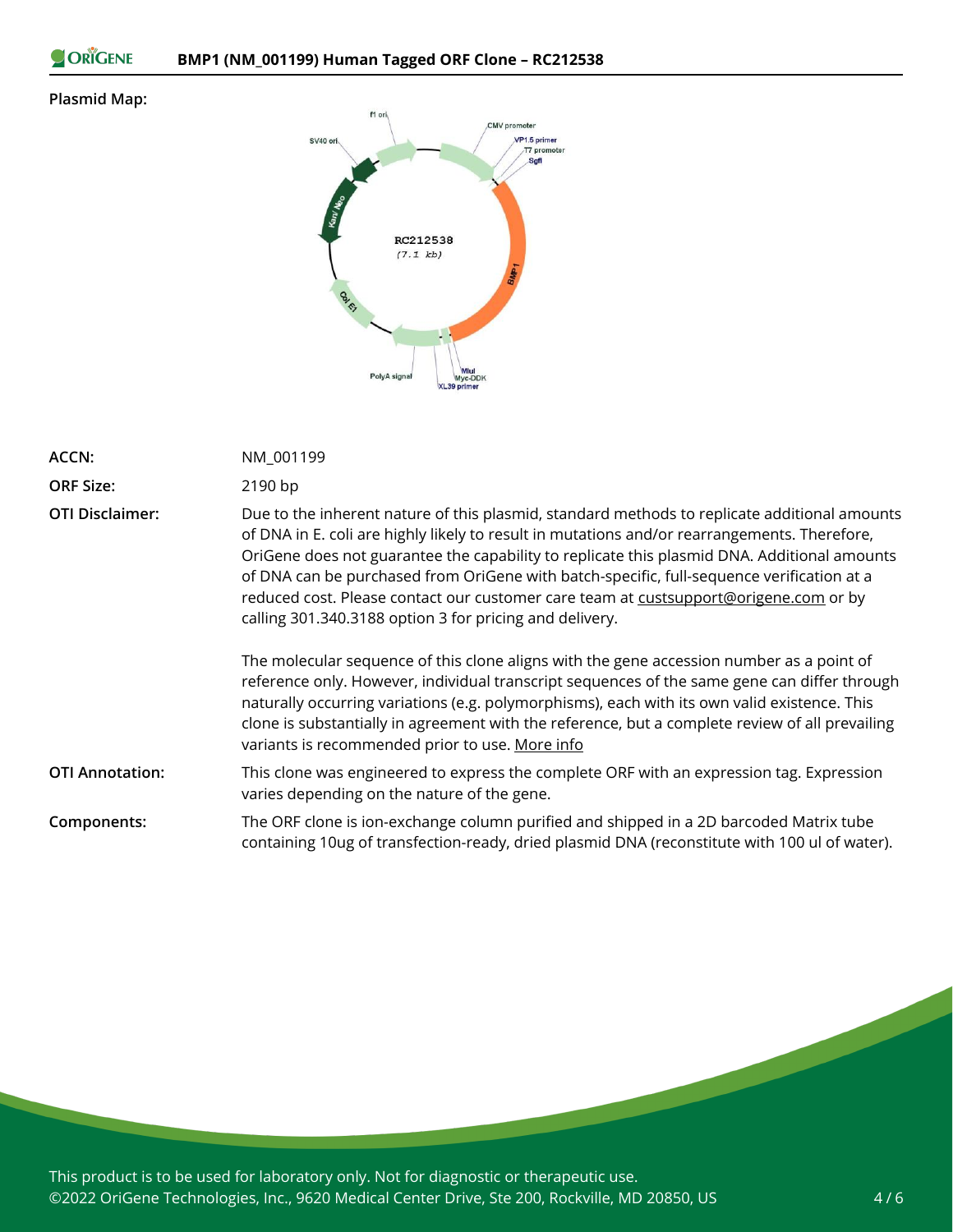#### ORIGENE **BMP1 (NM\_001199) Human Tagged ORF Clone – RC212538**

| <b>Reconstitution Method:</b> | 1. Centrifuge at 5,000xg for 5min.<br>2. Carefully open the tube and add 100ul of sterile water to dissolve the DNA.<br>3. Close the tube and incubate for 10 minutes at room temperature.<br>4. Briefly vortex the tube and then do a quick spin (less than 5000xg) to concentrate the liquid<br>at the bottom.<br>5. Store the suspended plasmid at -20°C. The DNA is stable for at least one year from date of<br>shipping when stored at -20°C.    |
|-------------------------------|--------------------------------------------------------------------------------------------------------------------------------------------------------------------------------------------------------------------------------------------------------------------------------------------------------------------------------------------------------------------------------------------------------------------------------------------------------|
| RefSeq:                       | NM 001199.4                                                                                                                                                                                                                                                                                                                                                                                                                                            |
| <b>RefSeq Size:</b>           | 2487 bp                                                                                                                                                                                                                                                                                                                                                                                                                                                |
| RefSeq ORF:                   | 2193 bp                                                                                                                                                                                                                                                                                                                                                                                                                                                |
| Locus ID:                     | 649                                                                                                                                                                                                                                                                                                                                                                                                                                                    |
| UniProt ID:                   | P13497                                                                                                                                                                                                                                                                                                                                                                                                                                                 |
| <b>Cytogenetics:</b>          | 8p21.3                                                                                                                                                                                                                                                                                                                                                                                                                                                 |
| <b>Domains:</b>               | CUB, Astacin, EGF_CA, ZnMc, EGF, EGF                                                                                                                                                                                                                                                                                                                                                                                                                   |
| <b>Protein Families:</b>      | Druggable Genome, Protease                                                                                                                                                                                                                                                                                                                                                                                                                             |
| MW:                           | 82.9 kDa                                                                                                                                                                                                                                                                                                                                                                                                                                               |
| <b>Gene Summary:</b>          | This gene encodes a protein that is capable of inducing formation of cartilage in vivo.<br>Although other bone morphogenetic proteins are members of the TGF-beta superfamily, this<br>gene encodes a protein that is not closely related to other known growth factors. This gene is<br>expressed as alternatively spliced variants that share an N-terminal protease domain but<br>differ in their C-terminal region. [provided by RefSeq, Aug 2008] |

### **Product images:**



HEK293T cells were transfected with the pCMV6- ENTRY control (Cat# [PS100001], Left lane) or pCMV6-ENTRY BMP1 (Cat# RC212538, Right lane) cDNA for 48 hrs and lysed. Equivalent amounts of cell lysates (5 ug per lane) were separated by SDS-PAGE and immunoblotted with anti-BMP1(Cat# [TA505813]). Positive lysates [LY400480] (100ug) and [LC400480] (20ug) can be purchased separately from OriGene.

This product is to be used for laboratory only. Not for diagnostic or therapeutic use. ©2022 OriGene Technologies, Inc., 9620 Medical Center Drive, Ste 200, Rockville, MD 20850, US